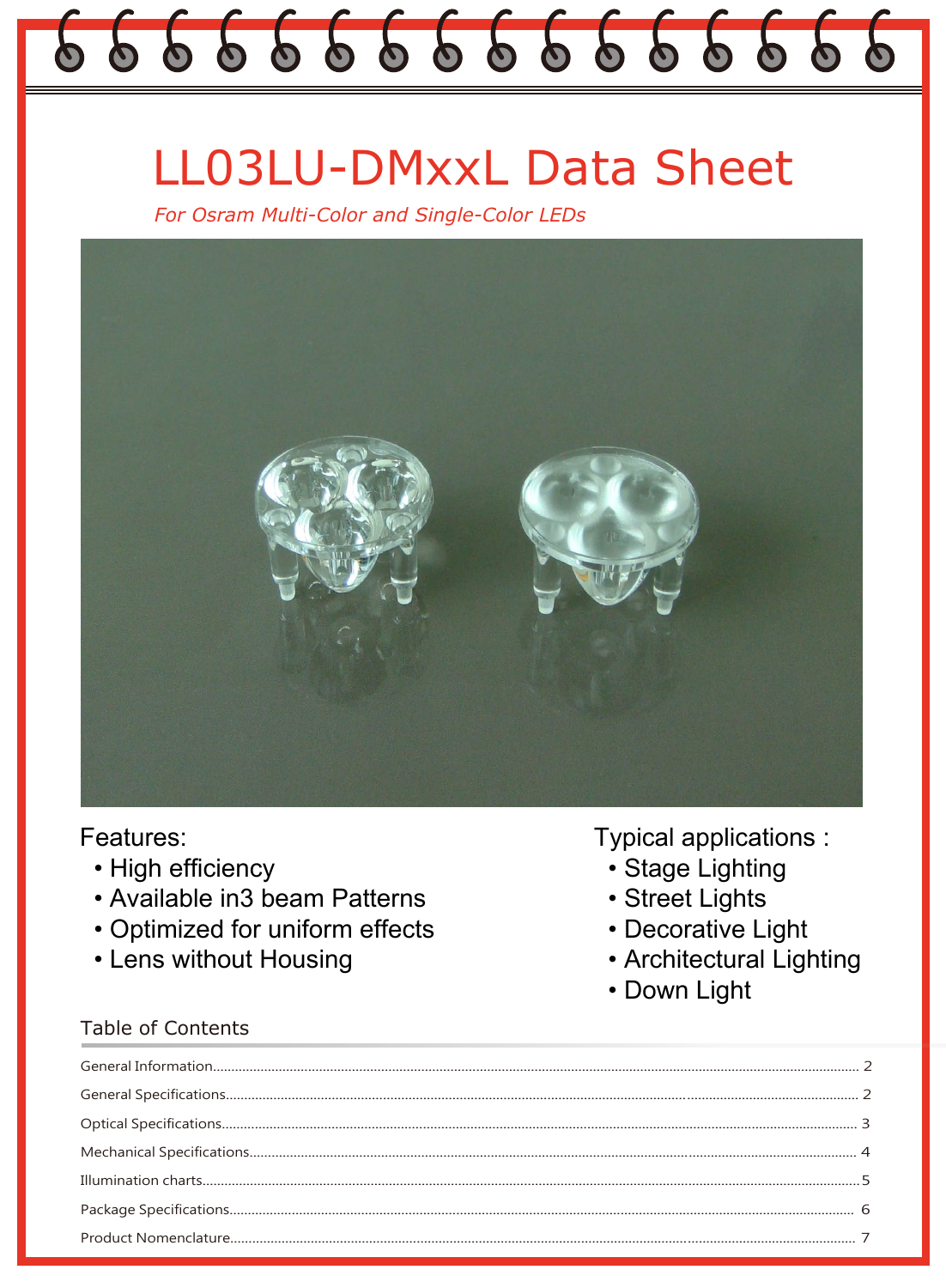

# General Information

#### • Compatible Led Type :

The LL03LU-DMxxL 3 in 1 lenses are optimized for both Multi-Color R.G.B Osram LEDs and Single-Color Osram LEDs (Osram OSLON SSL 1W White)from Osram Opto.(1)

#### • Beam Angle Type :

An optimized profile integrate different front shape enable the generation of three different lens models : smallest beam(15deg), medium beam (25deg), biggest beam(40ded).  $(2)$ 

#### • The Way to Assembly :

The Lens should be assembled to the PCB board or MCPCB upon LEDs which provides the most appropriate related position, so as to achieve the best uniform results

#### **\* Manually installation or if necessary thermal glue are recommended.**

• Function :

LL03LU-DMxxL provides exceptional color mixing result with the highest efficiency through careful engineering and precision manufacturing process.

## **General Specifications**

- 
- Lens Material **Camera Contract Contract Contract Optical Grade PMMA PC**
- Operating Temperature range  $-40^{\circ}$ C ~ + 70 $^{\circ}$ C (upper limit +80 $^{\circ}$ C)
- Storage Temperature range  $-40^{\circ}C \sim +70^{\circ}C$  (upper limit +80 $^{\circ}C$ )
- \*Average transmittance in visible spectrum 400nm~700nm> 90%

Notes:

(1) Osram OSLON SSL 1W is a trademark of Osram,Inc , for technical information on LEDs, please refer to Osram,Inc, www.Osram.com

(2) Typical beam divergence will be affected by different color of LEDs.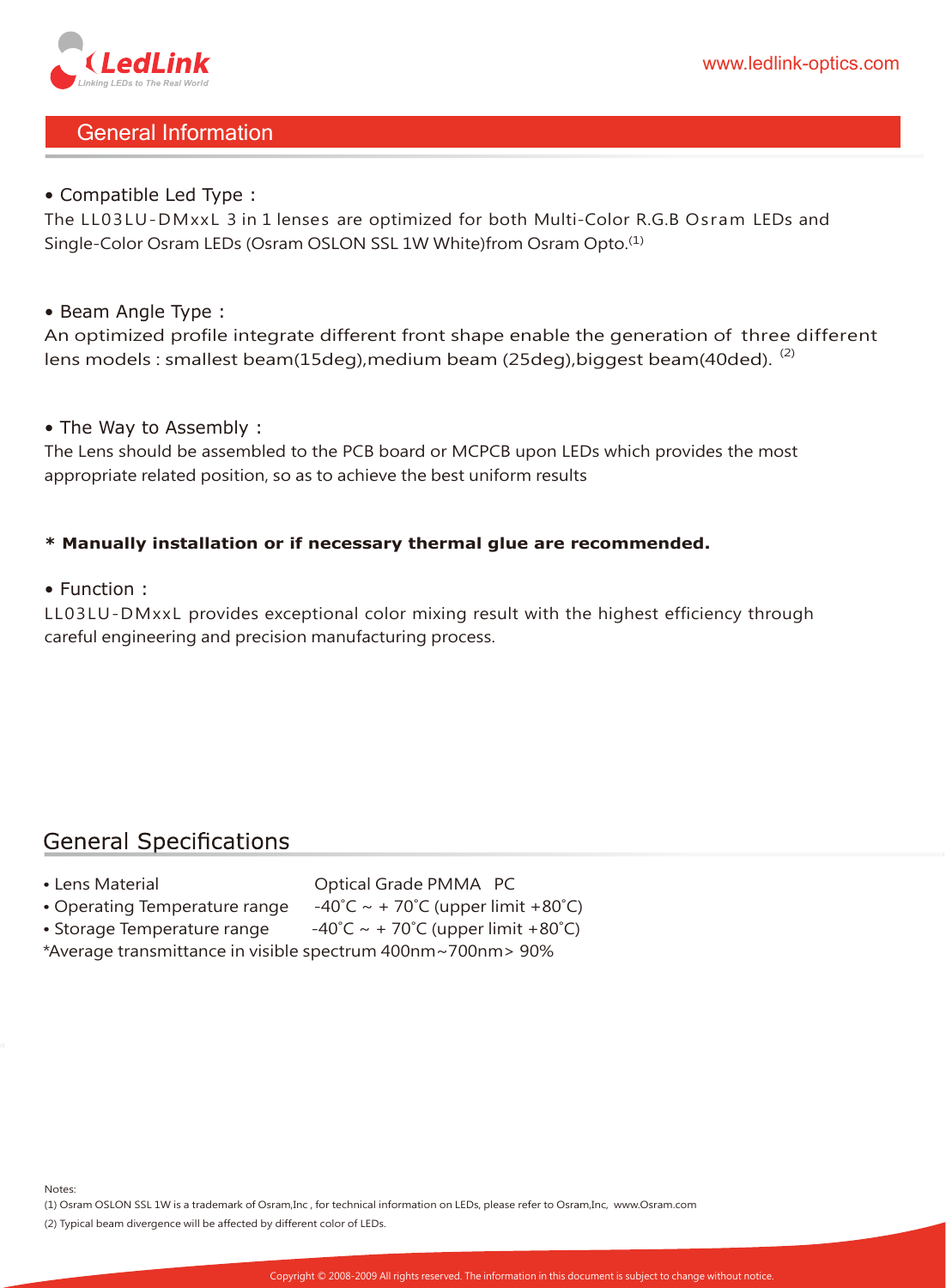

# Optical Specifications [ Typical beam Angle and intensity (cd/lm) of LL03 lenses ]

#### • Osram OSLON SSL 1W LED

| Typical Cone Angle (degree) <sup>(3)</sup> with Osram OSLON SSL 1W |          |            |           |
|--------------------------------------------------------------------|----------|------------|-----------|
| Part Number                                                        | Red LEDs | Green LEDs | Blue LEDs |
| LL03LU-DM15L                                                       | $= -$    | $- -$      | --        |
| LL03LU-DM25L                                                       | $- -$    | $- -$      | $- -$     |
| LL03LU-DM40L                                                       | $- -$    | $- -$      | $- -$     |
|                                                                    |          |            |           |

The typical cone angle measures where the luminous intensity is 90% of the peak value of intensity.This typical cone varies with LED color due to different chip size and chip position tolerance.

| Typical on axis intensity (cd/lm) <sup>(4)</sup> with Osram OSLON SSL 1W |                      |            |           |
|--------------------------------------------------------------------------|----------------------|------------|-----------|
| Part Number                                                              | Red LED <sub>s</sub> | Green LEDs | Blue LEDs |
| LL03LU-DM15L                                                             | $- -$                | $- -$      | $- -$     |
| LL03LU-DM25L                                                             | $- -$                | $- -$      | $- -$     |
| LL03LU-DM40L                                                             | $- -$                | $- -$      | $- -$     |
|                                                                          |                      |            |           |

Luminous intensity depends on the flux binning and tolerance of the LEDs. Please refer to the LEDs data sheet for more details on Flux binning and mechanical tolerance.

#### • Osram OSLON SSL 1W LED

| Typical Cone Angle (degree) <sup>(3)</sup> with Osram OSLON SSL 1W |            |                 |  |
|--------------------------------------------------------------------|------------|-----------------|--|
| Part Number                                                        | White LEDs | Warm white LEDs |  |
| LL03LU-DM15L                                                       | 16         | $- -$           |  |
| LL03LU-DM25L                                                       | 18         | $- -$           |  |
| LL03LU-DM40L                                                       | 37         | $- -$           |  |
|                                                                    |            |                 |  |

The typical cone angle the full angle measured where the luminous intensity is 90% of the peak value of intensity. That typical cone varies with LED color due to different chip size and chip position tolerance.

| Typical on axis intensity $(cd/Im)^{(4)}$ with Osram OSLON SSL 1W |            |                 |  |
|-------------------------------------------------------------------|------------|-----------------|--|
| Part Number                                                       | White LEDs | Warm white LEDs |  |
| LL03LU-DM15L                                                      | 1680       | $- -$           |  |
| LL03LU-DM25L                                                      | 1500       | $- -$           |  |
| LL03LU-DM40L                                                      | 525        | --              |  |
|                                                                   |            |                 |  |

Luminous intensity depends on the flux binning and tolerance of the LEDs. Please refer to the LEDs data sheet for more detail on Flux binning and mechanical tolerance

#### Notes:

 (3) The typical divergence will be changed by different color, chip size and chip position tolerance.The typical total divergence is the full angle measured where the luminous intensity is half of the peak value.

 (4) The efficiency value listed above is the total value of the whole lens model, the value depends on the total flux of the LED used. Luminous intensity depends on the LEDs flux and its tolerances, for more details of LED flux, please check Osram data sheet at www.osram.com.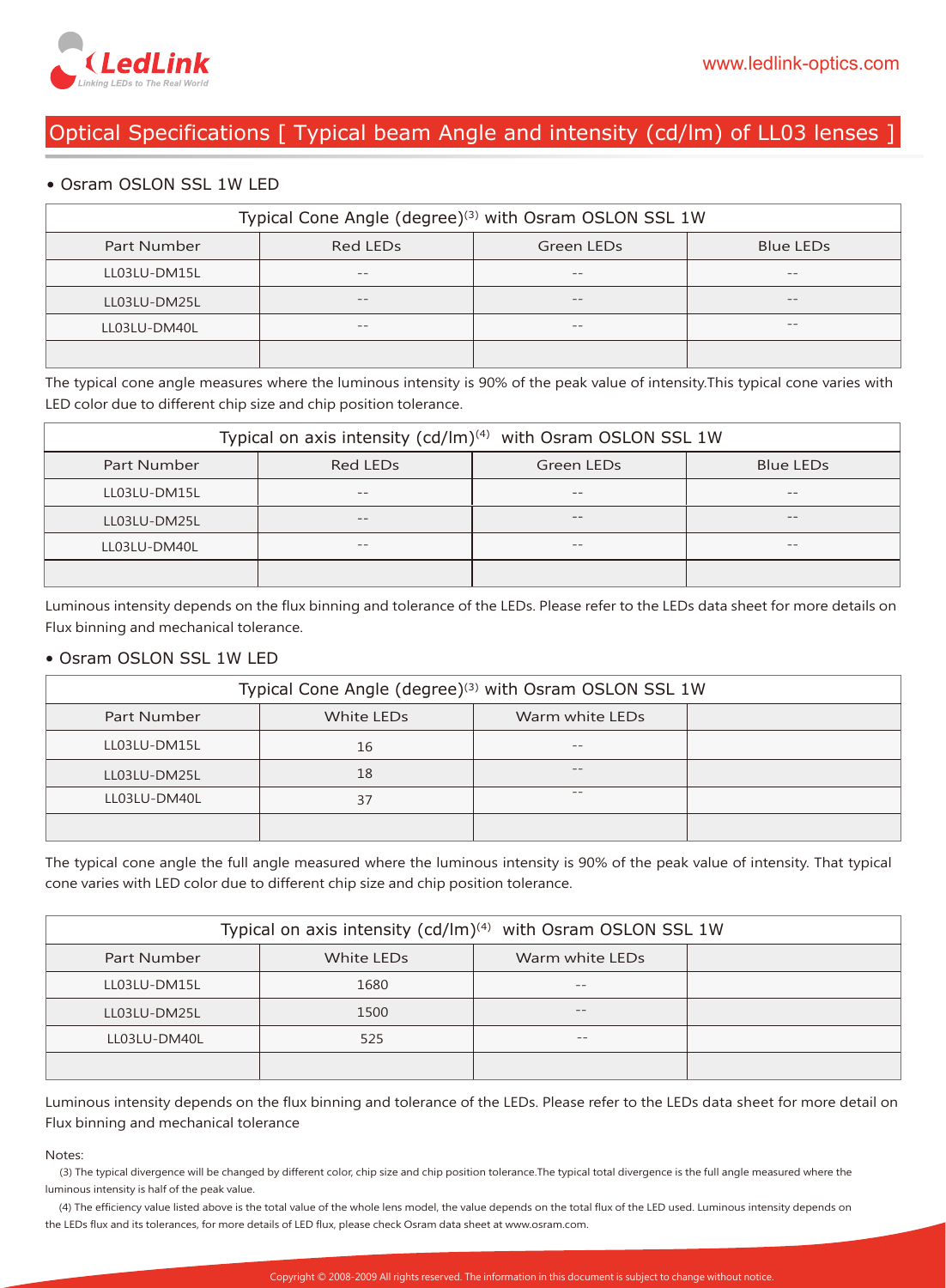

# **Mechanical Specifications**

- Usage and Maintenance :
	- 1. If necessary, clean lenses with mild soap, water and soft cloth
	- 2. Never use any commercial cleaning solvents on lenses, like alcohol
- 3. Please handle or install lenses with wearing gloves, skin oils may damage lens or its optical characteristic.

#### 1. Lens + Leds+MCPCB assembly instruction

- Lens
- 



2. View assembly lens with MCPCB:

PCB Board

Osram OSLON SSL 1W LED

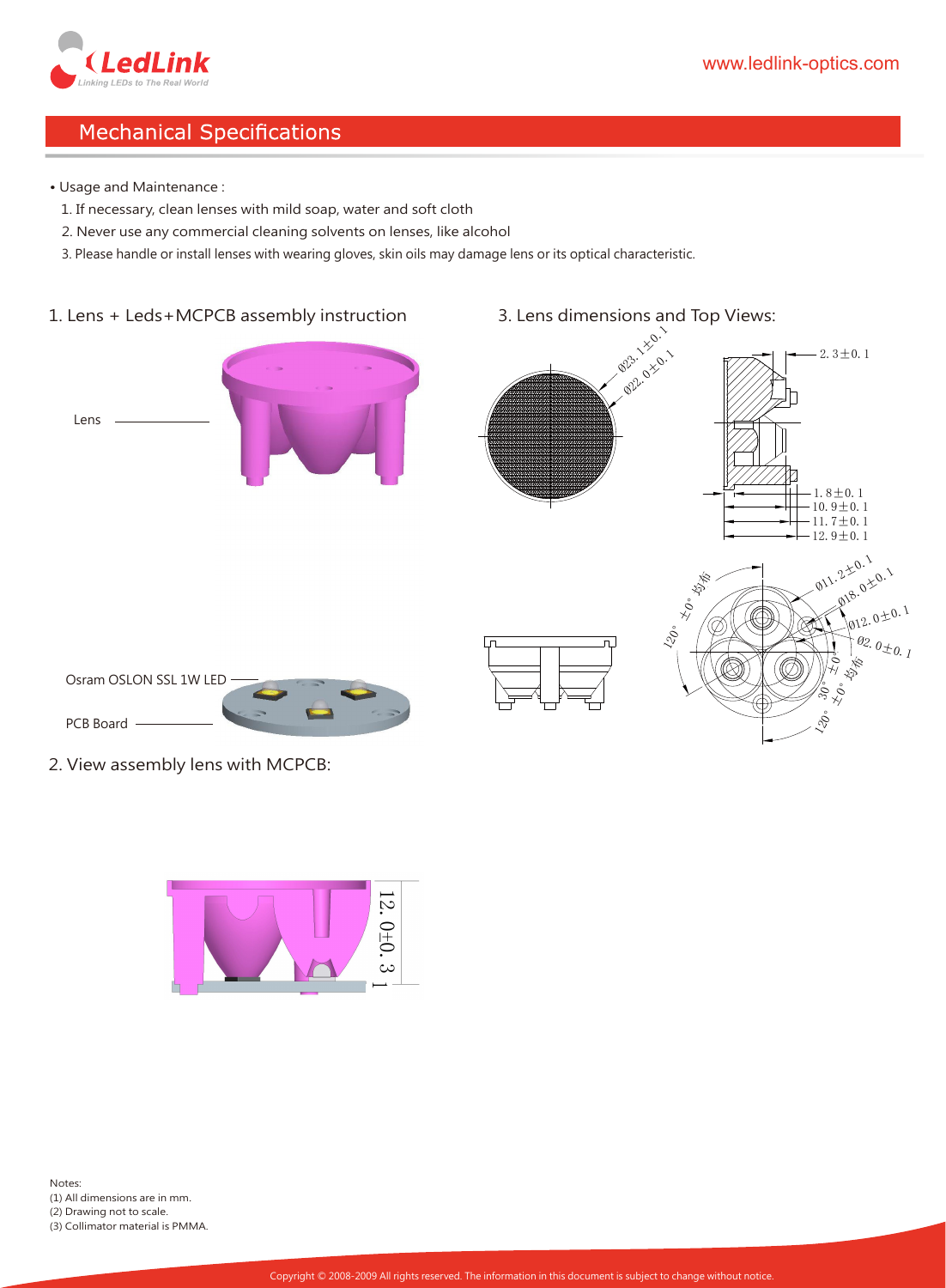

# Illumination charts

#### \*Osram 3in1 white LED: Osram OSLON SSL 1W



Notes: The Flux of Osram OSLON SSL 1W LED is 80 lm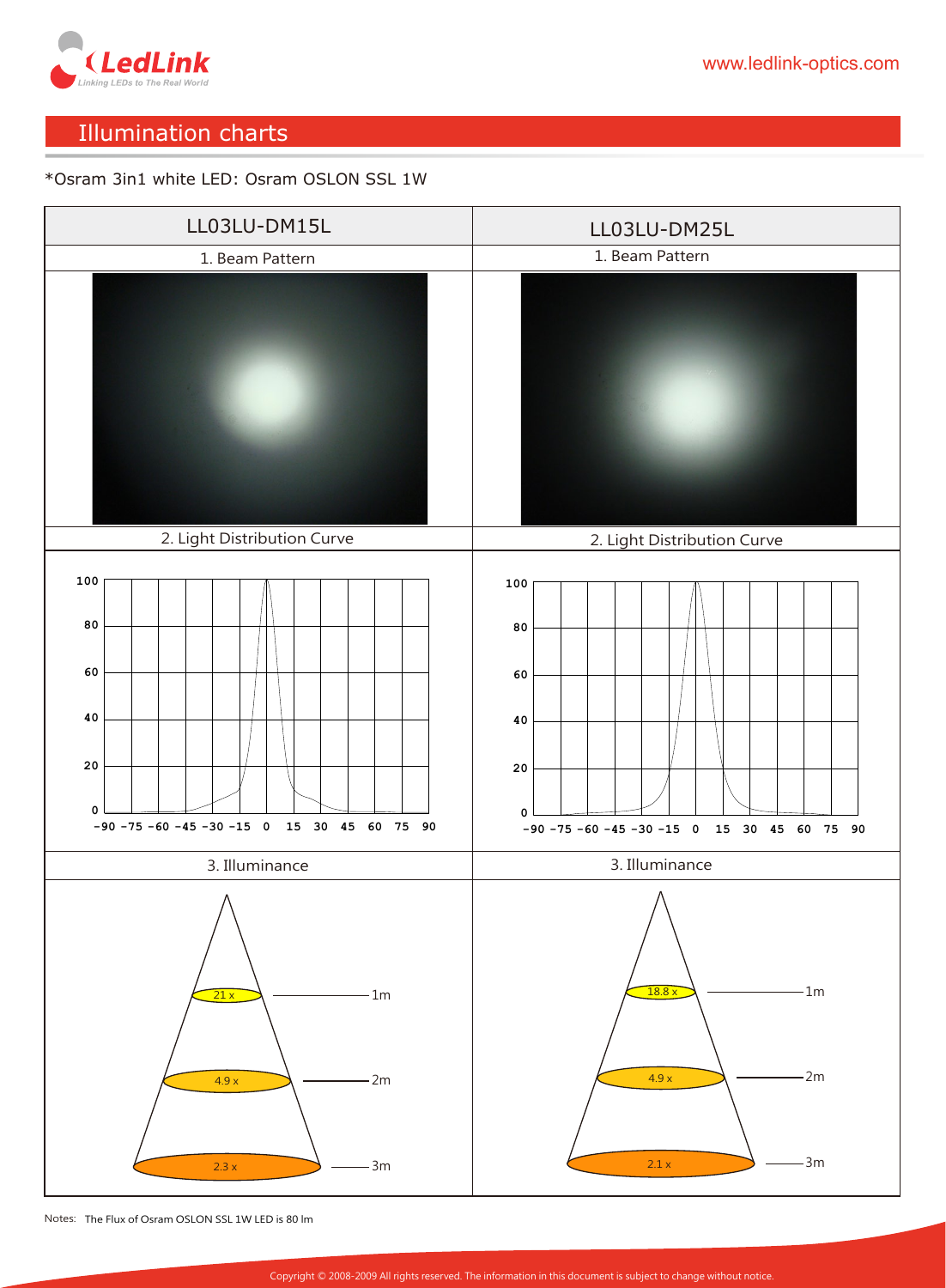

# Illumination charts

#### \*Osram 3in1 white LED: Osram OSLON SSL 1W



Notes: The Flux of Osram OSLON SSL 1W LED is 80 lm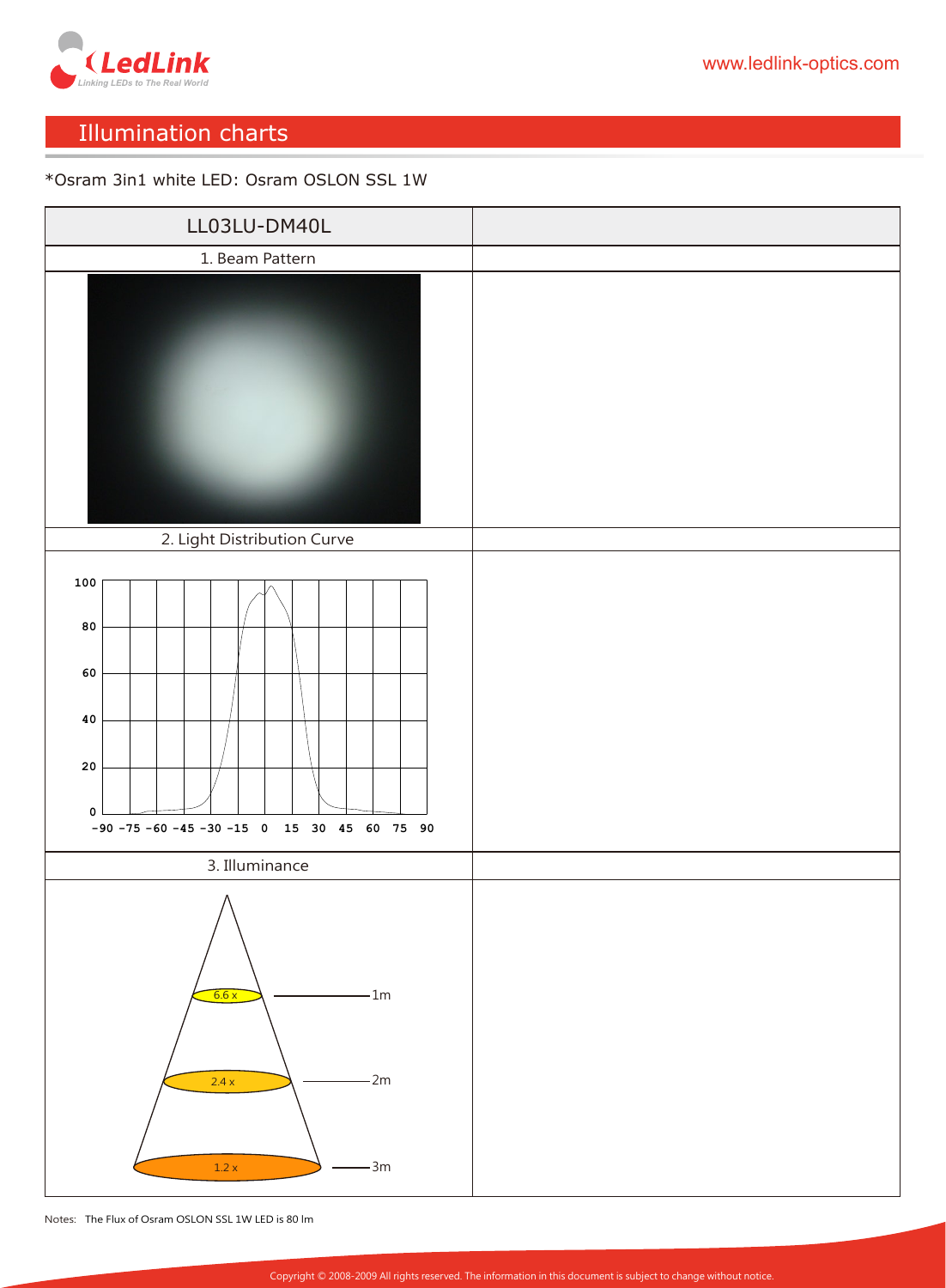

# Package

| Item      | Quantity              | Total             | Size (long*width* high) |
|-----------|-----------------------|-------------------|-------------------------|
| Tray      | 42                    | 42 <sub>pcs</sub> | 34*30*3.5 cm            |
| Inner box | 10tray/box            | 420pcs            | 35*31*21 cm             |
| Outer box | 2 Inner box/outer box | 840pcs            | 64.7*36.5*24 cm         |











840pcs/outer box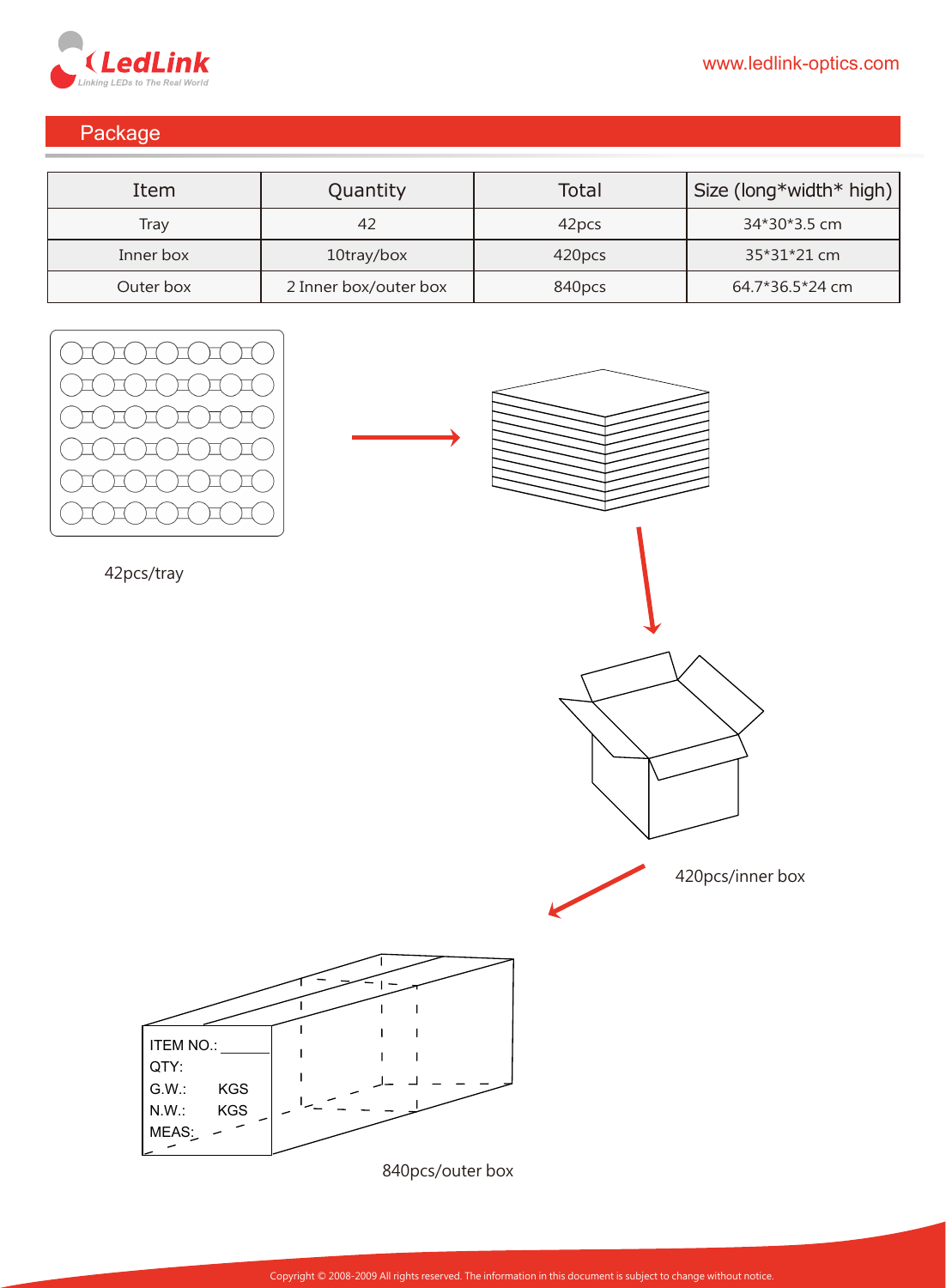

www.ledlink-optics.com

# Product Nomenclature